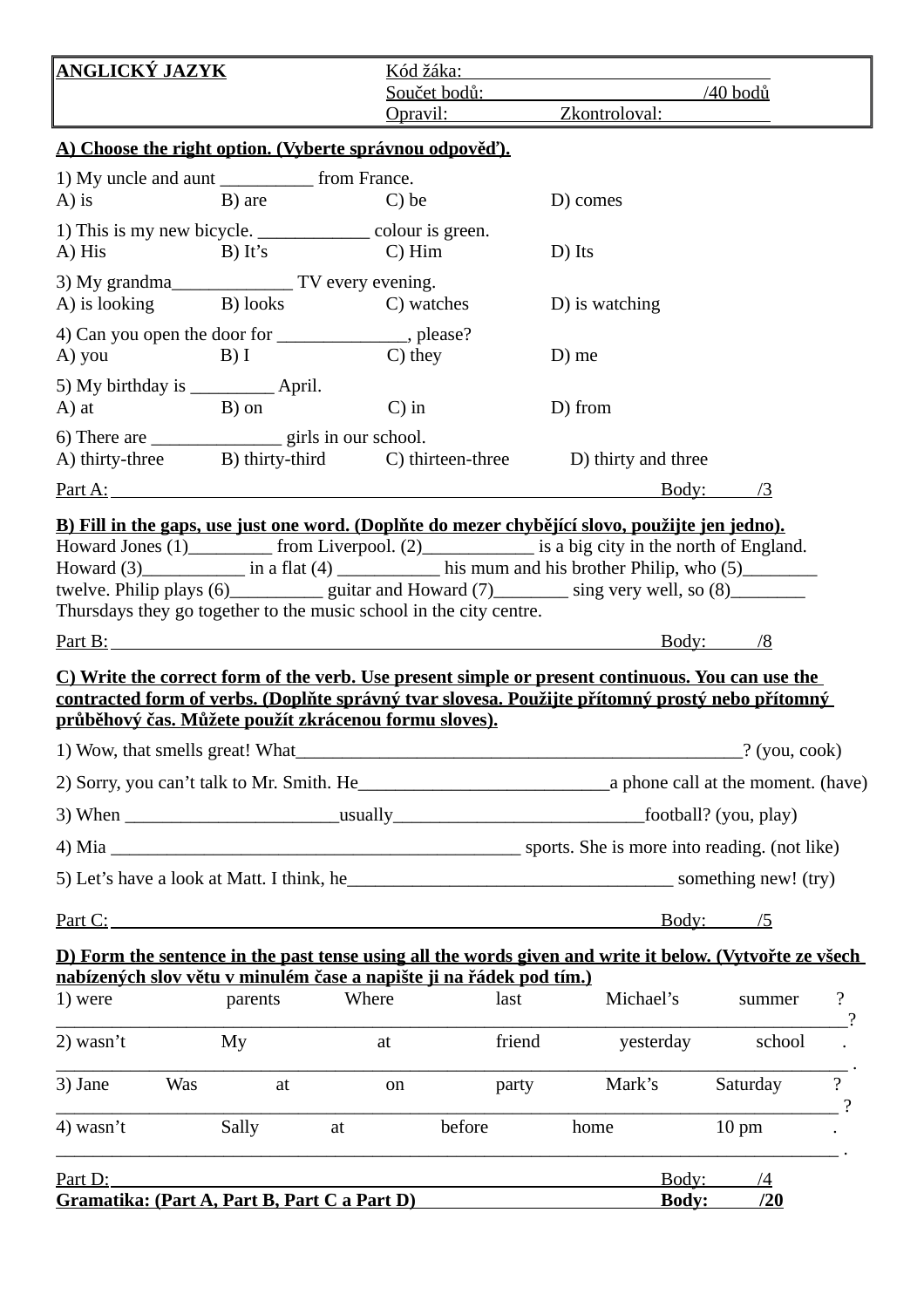## **Read the story about two friends below. (Přečtěte si příběh o dvou kamarádech.)**

## *One house, two friends*

*Frank and Jimmy are best friends. They are both ten years old. Frank has one small brother who is only twelve months old and so he cannot really play with him now. Frank lives with his mum Helen in the same house as Jimmy's family, but on another floor. They both go to the same school and often sit together in the class. The only time when it isn't like that is when Frank has his music class and Jimmy goes to arts class. Frank plays the drums. He can play the piano too! His mum is a piano teacher and she teaches him. She is a musician and plays in the City Orchestra. Frank and Jimmy spend a lot of their free time together, they both like the same kind of music and Frank would like to be a musician one day. They often go to the cinema because they like action films. Jimmy loves superheroes like Spiderman or Superman.* 

*Jimmy's mum's name is Camilla and his dad's name is Charles. Charles is a dentist and Camilla is a writer. She can work at home, but she often goes to some nice café and writes there. She writes stories for children and Jimmy likes her books too, because they are about fantastic animals that live on some new planets. Jimmy sometimes draws pictures with the animals from the book and together with Frank, they play that they are living on a different planet and they meet new things.*

*Frank's dad Rick is a singer and he travels around the world a lot. Right now, he is in Italy and he is singing with some famous band, but Frank doesn't know their name. He also doesn't really like his dad's job because his dad is often away from home, but his mum says that this is normal for singers. And when Frank is really sad, there is always their uncle Gerard. He lives in the same street and he comes every Saturday and plays with the boys when Helen has a concert. He always has something sweet for Frank, a new toy for Frank's little brother, he makes lunch and then they always go to the Zoo in the afternoon.*

## **E) Answer the questions. Use only 1-2 words or a number. (Odpovězte na otázky. Použijte pouze 1-2 slova nebo číslici.)**

| 1) How old is Jimmy?                                        |
|-------------------------------------------------------------|
| 2) Who can play two musical instruments?                    |
| 3) Who would like to be a musician?                         |
|                                                             |
| 5) Who goes to arts class?                                  |
| 6) When does uncle Gerard come to Frank's house?            |
|                                                             |
|                                                             |
|                                                             |
| 10) Who cooks lunch for Frank and his brother on Saturdays? |
|                                                             |